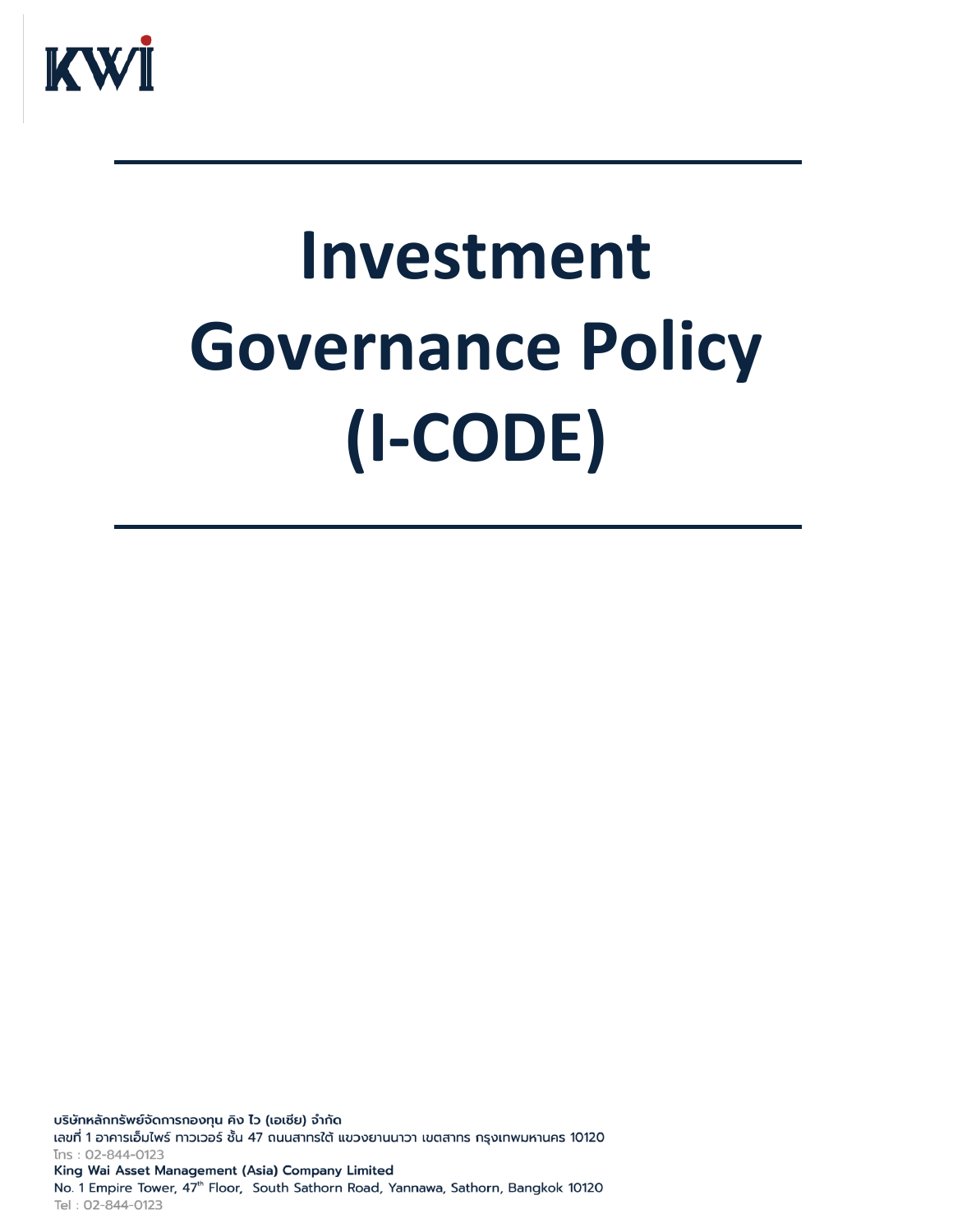

#### **Principle 1: Adopt a Clear Written Investment Governance Policy.**

In determining appropriate investment opportunities, the primary philosophy of equity investment teams is fundamentally driven, bottom-up active management. At King Wai Asset Management (Asia) Company Limited, called "KWIAM", a fundamental investment process goes beyond financial statement analysis. This includes, but is not limited to, meeting company management, voting proxies in the best interest of its clients as shareholders, and generally engaging the company, when necessary, to enhance the long-term value of its client's investments.

As part of our Environmental, Social and Governance ("ESG") policies, this document describes our philosophy on stewardship in relation to Thai SEC's I-CODE and the UK Stewardship Code. The I Code Policy us a guidance for investment supervision of institutional investors in accordance with international practice as follows:

- 1) KWIAM creates and strengthens an investment governance culture through all levels of the company, from the Board of Directors and its committees (including the Investment Committee), to management, and staff in relevant business units.
- 2) KWIAM is responsible for commensurate with the Institutional Investor's business profile (including size and structure) and its role in the investment chain KWIAM performs its investment duties and stewardship responsibilities in the best interest of clients, by making sound investment decisions, and effectively monitoring the investments, business and ESG performance of Investee Companies.
- 3) KWIAM will perform our duties in compliance with applicable laws, regulations, client agreements, enhanced monitoring, disclose voting policy in the best interest of our clients, and with the application of sound investment governance practices in relation to the following topics: ESG's Performance, Anti-Corruption, Prevention of unfair securities trading and prevention of money laundering and terrorist financing.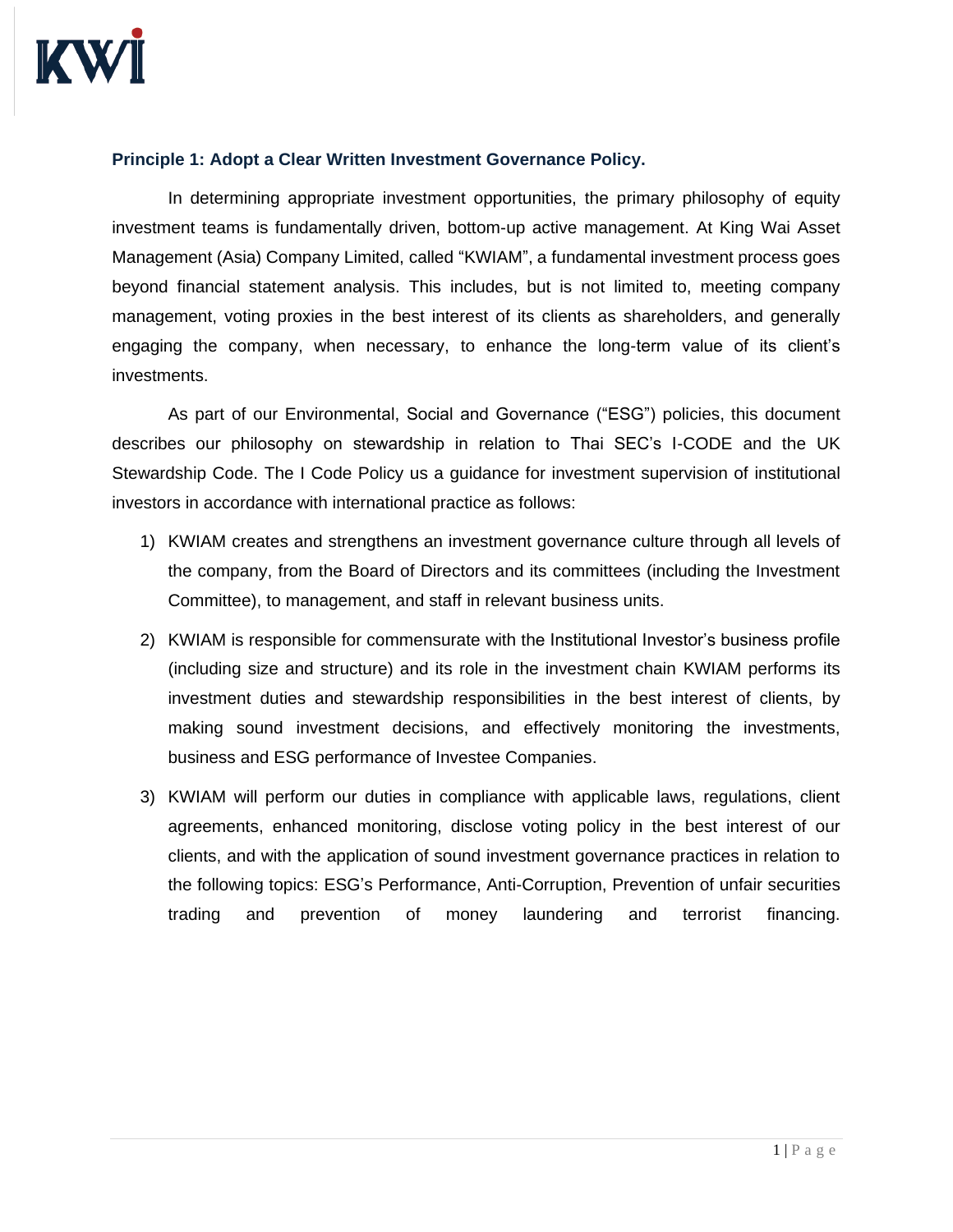

## **Principle 2: Properly Prevent and Manage Conflicts of Interest and Prioritise Advancing the Best Interest of Clients**

Portfolio managers are required to comply with KWIAM written policies regarding potential conflicts of interest that may arise between the interests of its clients and the interest of KWIAM, its affiliates, and/or employees. Pursuant to this policy, KWIAM deems to ensure that adequate measures to prevent, identify, minimize, and manage conflicts of interest are in place as follows:

- 1) KWIAM has a written policies for the prevention, identification, minimization, and management of conflict of interests.
- 2) KWIAM has Staff communication and training to ensure understanding and effective application of conflict of interest procedures.
- 3) KWIAM has a compliance control and audit measures for the application of the conflict of interest policies and procedures.

### **Principle 3: Make Informed Investment Decisions and Engage in Active Ongoing Monitoring of Investee Companies.**

As fundamental, long-term investors, KWIAM recognizes that monitoring investee companies is at the essence of its investment management philosophy and process. ESG principles, Corporate Governance, Social Responsibility and Environment, are comprised the risk of an investment, KWIAM investment teams evaluate ESG factors as part of their investment decision-making process. The exact integration of ESG factors into the investment process varies depending on the investment team. Investment teams, including investment analysts and portfolio managers shall conduct fundamental analysis by bottom-up approach, News and research which including company profile, sector, internal and external factors, corporate governance, and industry analysis to identify investment opportunities. In addition, The Board of Directors of Investee Companies should promptly engage and aware of ESG Factors that relevant to the value of its company. Once a position is established in a company, ongoing monitoring and analysis is conducted to ensure that the original investment thesis holds true. This analysis includes, but is not limited to, financial models, valuation analysis, and meetings with company management.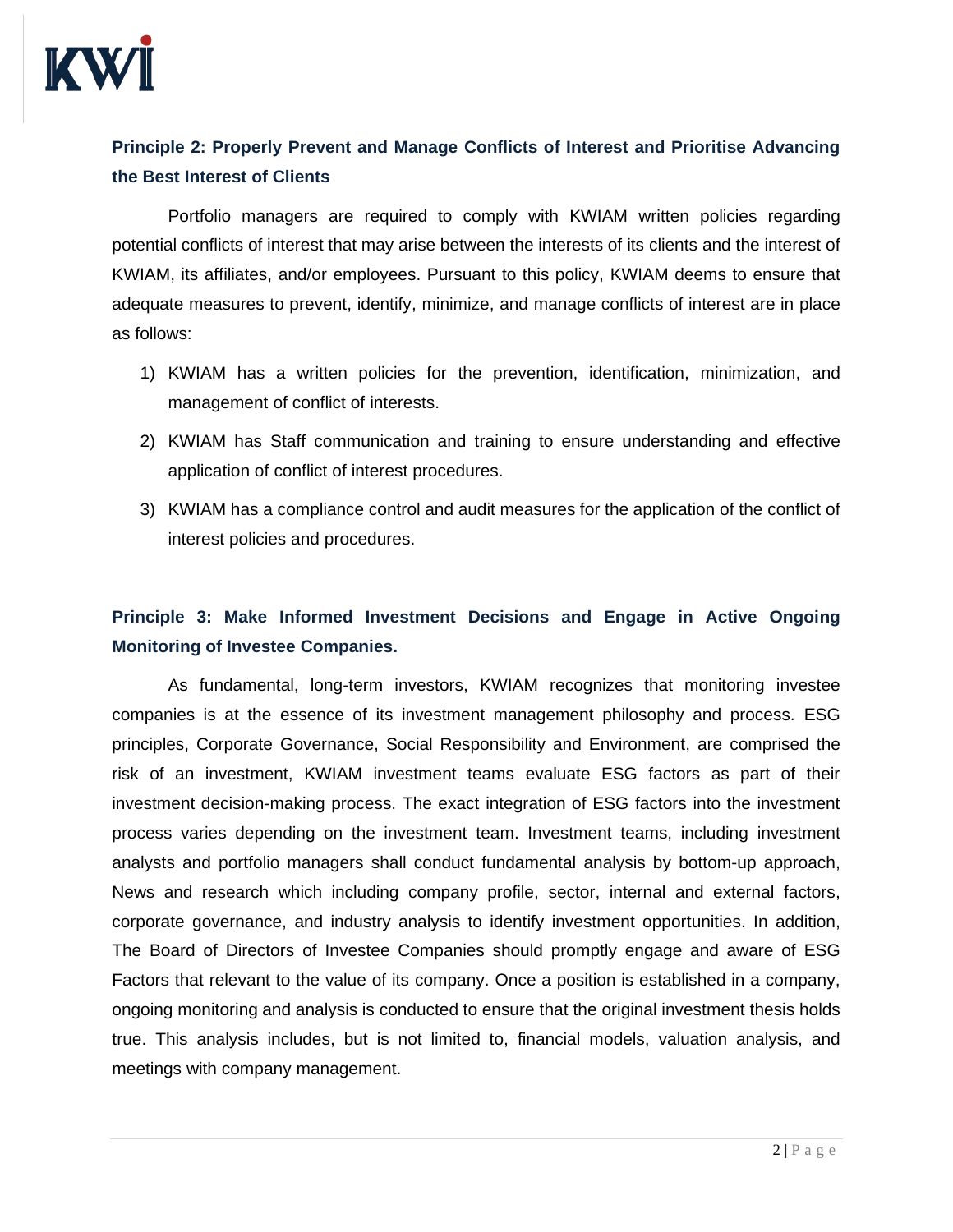

### **Principle 4: Apply Enhanced Monitoring of and Engagement with the Investee Companies if Monitoring pursuant to Principle 3 is Considered Insufficient.**

Investment teams often meet company management as part of their fundamental research process. The meetings provide analysts and portfolio managers with insights into management quality, business drivers, and the strategies of the companies in which they invest. In addition, these meetings allow investment teams to assess companies' risk exposure to ESG factors and the companies' management of that exposure to protect shareholder value. Where appropriate, the specialist ESG analyst also participates in meetings with companies alongside the analysts and portfolio managers from the team.

If KWIAM also views engagement as a tool to enhance the long-term shareholder value of the companies in which its clients are invested. When appropriate, investment teams will engage investee companies to express views with senior management and board members. Methods employed may include proxy voting, direct communication with investee company management, and, if necessary, escalating concerns to the investee company's board of directors. Finally, investment teams may choose to sell a security if that action is deemed to be in the best interest of the client.

## **Principle 5: Have a Clear Policy on Exercising Voting Rights and Disclosure of Voting Results.**

KWIAM is willing to act collectively with other investors when it is determined that action is necessary to protect the interests of the client's investment, but only insofar as those actions are not prohibited by law or regulation. KWIAM will make decisions with careful consideration of all relevant information according to the Proxy Voting Policy.

#### **Principle 6: Act Collectively with Other Investors and Stakeholders as Appropriate.**

Collaboration with other investors and stakeholders may be the most effective way to resolve concern about business or ESG performance identified by the Institutional Investors that have not been resolved through the Institutional Investor's engagement with Investee Companies. Company will provide a reasonable coordination with other institutional investors. In Addition, KWIAM has adopted the Proxy Voting Policy. The policy and related procedures seek to ensure that proxies are voted in the best interests of its clients and that proxy voting activities